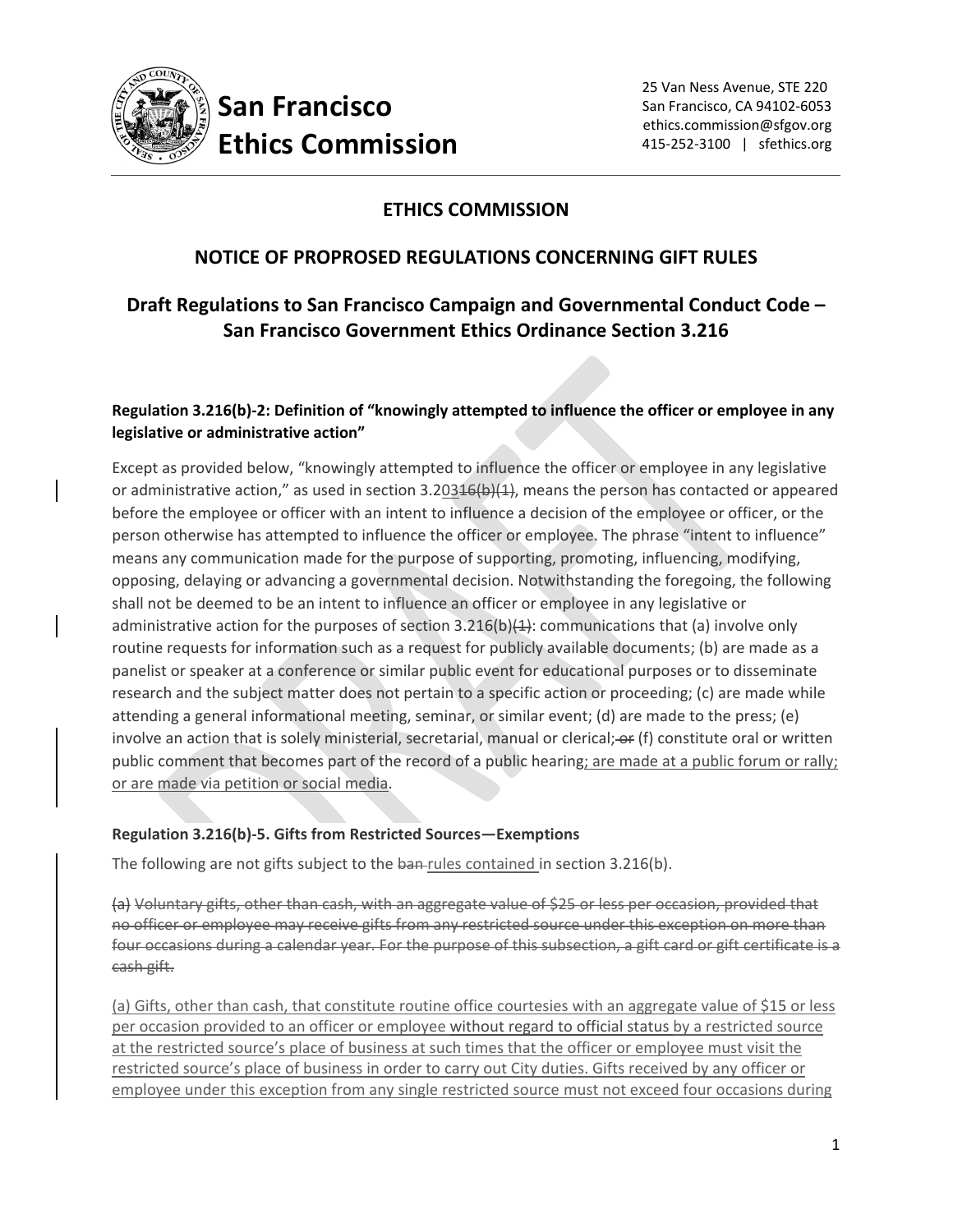

a calendar year. Routine office courtesies include bottled water, coffee, small snacks, a pad of paper, and writing instruments. Routine office courtesies do not include alcohol.

Example: An employee of a department must visit the place of business of a company doing business with the department in order to assess the company's compliance with the laws administered by the department. During the site visit, the employee may accept routine office courtesies that are offered such as coffee, tea, juice, pastry or bagels, as long as their aggregate value does not exceed \$10 per employee for the duration of the visit, provided that the employee has not already accepted such routine office courtesies from the restricted source on four occasions during the calendar year.

(b) Voluntary gifts, of food and drink, without regard to value, to be shared in the office among officers and employees.

(eb) Free attendance at a widely attended convention, conference, seminar, or symposium where attendance is appropriate to the official duties of the officer or employee and the donor-organizer of the event provides the free attendance voluntarilyunsolicited. A gift is unsolicited if it is not requested and is given freely, without pressure or coercion.

(1) "Free attendance" may include waiver of all or part of a conference or other fee, the provision of local transportation, or the provision of food, refreshments, entertainment or instructional material furnished to all attendees as an integral part of the event. "Free attendance" may also include attendance at meet‐and‐greet or hospitality sessions and meals offered in connection with the convention, conference, seminar, or symposium where networking or discussion opportunities may enable the officer or employee to establish working relationships that may inure to the benefit of the City. The term does not include entertainment collateral to the event.

(2) A "widely attended" event is an event that is open to individuals from throughout a given industry or profession, or an event that is open to individuals who represent a range of persons interested in a given matter.

(3) An officer or employee who attends such an event may not accept an sponsor's event organizer's offer of free attendance at the event for an accompanying individual.

Example: Staff of a City department are invited to attend a conference on best practices in the industry that is organized by a restricted source. The event organizer provides free attendance to the department's staff without the department asking for free attendance. Staff may accept free attendance to the conference. At this conference, staff may accept food, refreshments, entertainment or instructional material furnished to all attendees as an integral part of the event.

(d) Voluntary meals from a member of the investment, financial, or banking community provided to officers and employees who are responsible for managing investments or debt obligations on behalf of the City, provided that (i) such meals are necessary to discuss City investments or financial transactions in order to cultivate and maintain working relationships between the City and the investment, financial, or banking community; (ii) management of the City's investments or debt is discussed during the meal; and (iii) the person providing the meal is not negotiating a contract with the department of the officer or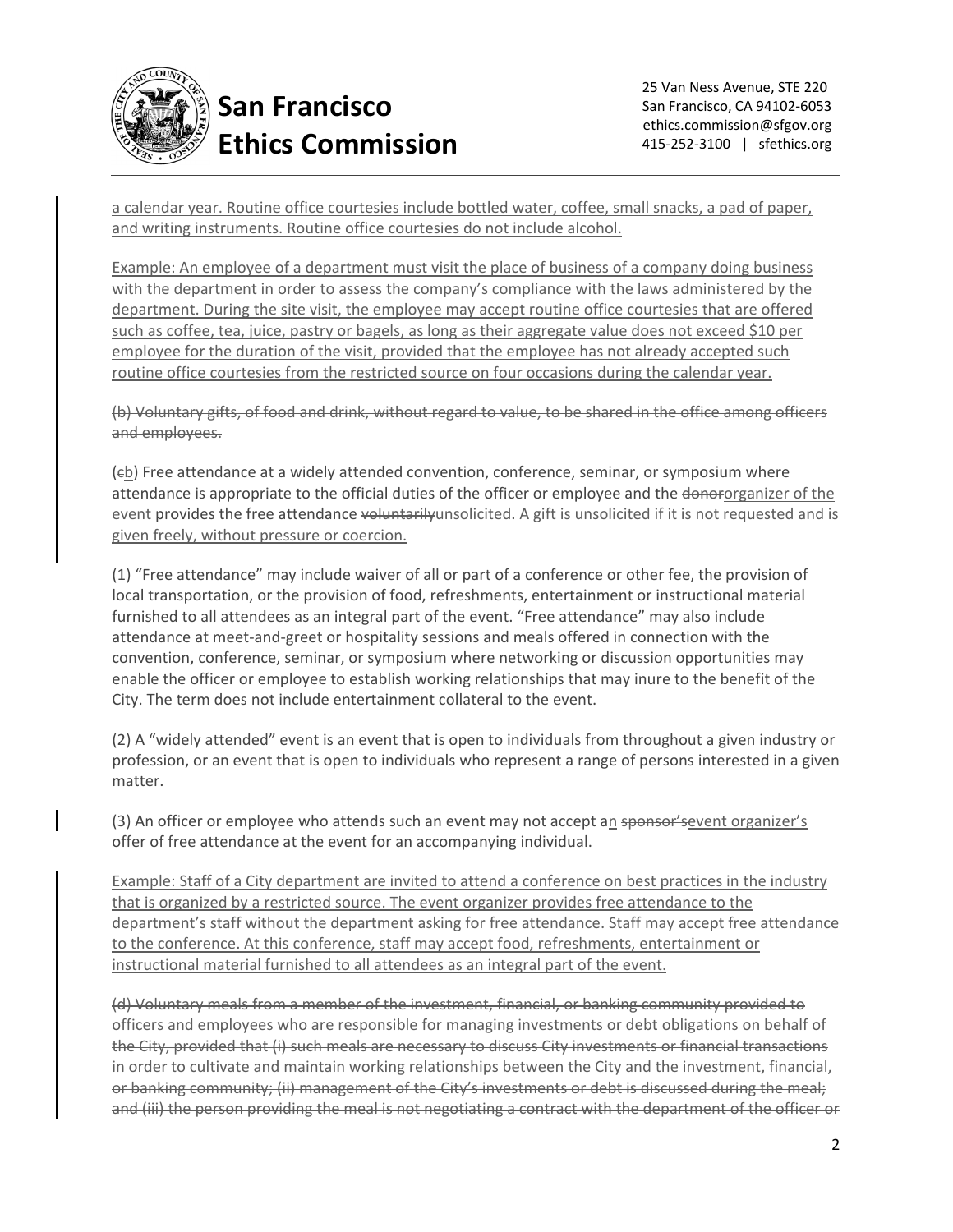

 25 Van Ness Avenue, STE 220 San Francisco, CA 94102‐6053 ethics.commission@sfgov.org 415‐252‐3100 | sfethics.org

employee. For the purpose of this subsection, "investment, financial, or banking community" includes investment managers; firms that market and sell municipal securities in the tax-exempt and taxable markets including entities that support financing transactions such as bond insurers, rating agencies, credit banks, bond and disclosure counsel, financial advisors, feasibility consultants and trust agents; the custodian bank; and consultants who contract to assist the business of the retirement trust. For the purposes of this subsection, "negotiating a contract" means communicating with the department of the officer or employee regarding a proposal to adopt or change a material term of an existing or prospective contract. A person is "negotiating a contract" from the date that the person or the department makes the proposal until the date of the approval of the contract or the date that the person or the department communicates to the other party that negotiations for the contract have terminated.

(e) Voluntary meals or vessel boardings or vessel trips that do not extend overnight from a member of the maritime industry provided to officers and employees who are responsible for managing the Port's maritime commerce portfolio, provided that (i) such meals or vessel boardings or trips are necessary to cultivate and maintain working relationships between the Port and the maritime industry; (ii) management of the Port's maritime commerce portfolio is discussed during the meal, vessel boarding or trip; and (iii) the person providing the meal, or vessel boarding or trip is not negotiating a contract with the Port at the time of the meal or vessel boarding or trip. For the purposes of this subsection, "maritime industry" means individuals and entities engaged in: cruise and cargo shipping; ship repair; commercial and sport fishing; ferry and excursion operations; harbor services such as pilots, tugboats, barges, water‐taxis, lay‐berthing and other ship services; terminal management; stevedoring and longshore labor; facility and ship security. "Managing the Port's maritime commerce portfolio" includes: managing and marketing the Port to the maritime industry; promoting Port maritime facilities to potential and existing customers; ensuring compliance with federal security mandates and providing environmental stewardship; and operating the City's cruise and cargo terminals, ferry terminals, shipyards and dry‐docks, Fisherman's Wharf and Hyde Street commercial fishing harbors, excursion terminals and harbor service facilities for pilots, tugboats, barges, water-taxis, lay-berthing and other ship services. For the purposes of this subsection, "negotiating a contract" means communicating with the Port regarding a proposal to adopt or change a material term of an existing or prospective contract. A person is "negotiating a contract" from the date that the person or the Port makes the proposal until the date of the approval of the contract or the date that the person or the Port communicates to the other party that negotiations for the contract have terminated.

(f) Voluntary meals from a member of the aviation industry provided to officers and employees who are responsible for managing and marketing the Airport to the aviation industry, provided that (i) such meals are necessary to cultivate and maintain working relationships between the Airport and aviation industry representatives; (ii) the aviation industry's business relationship with the Airport is discussed during the meal; and (iii) the person providing the meal is not, at the time of the meal, negotiating contract benefits on terms that the Airport does not otherwise offer to all similarly situated airlines currently under contract with the Airport. For the purposes of this subsection, "aviation industry" means individuals and entities engaged in: air cargo shipping; general and business aviation and commercial airlines; air tourism; airline service related associations and agencies; joint marketing programs with non‐competitive airports to enhance air service to the public; and facility and airline security. "Managing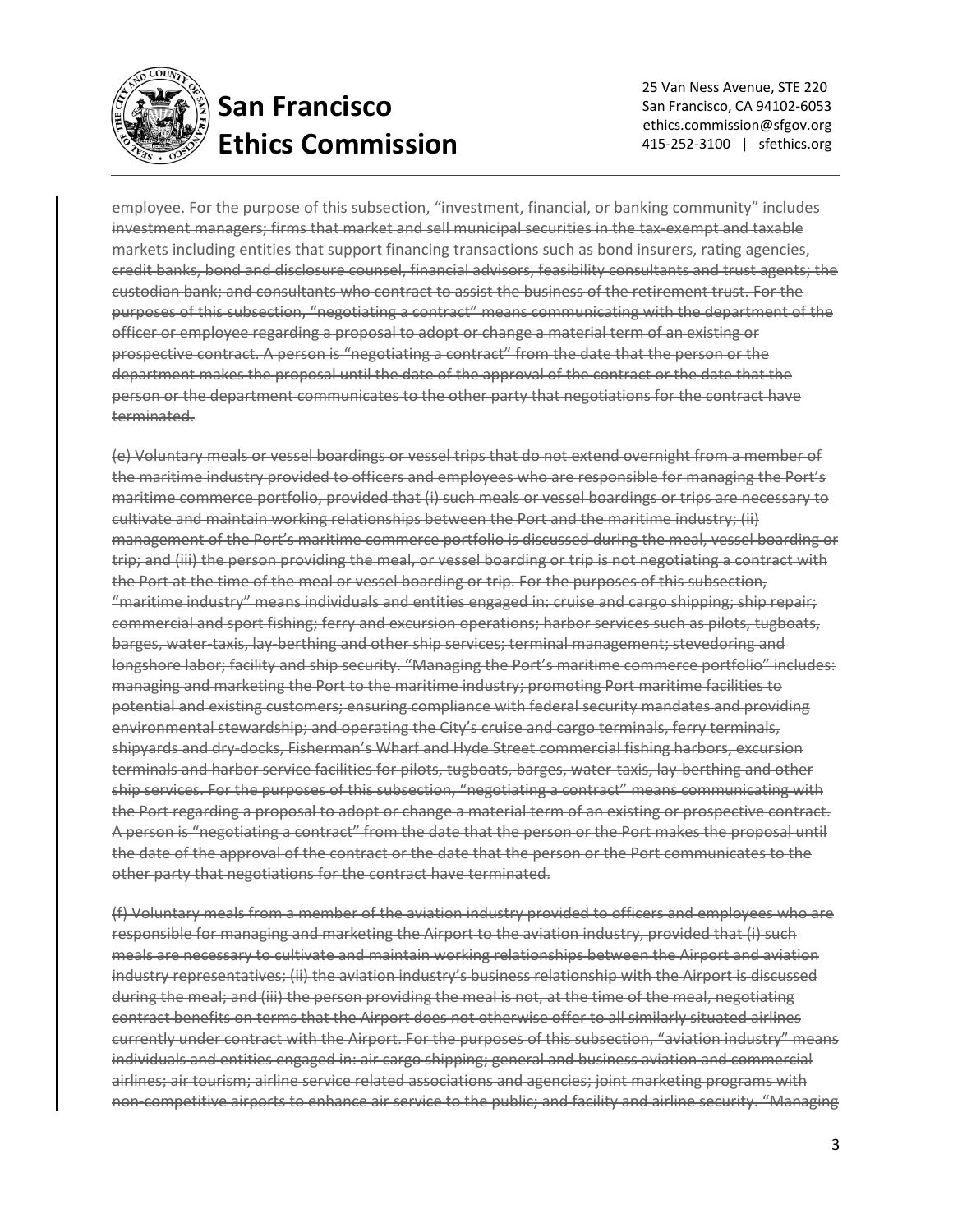

 25 Van Ness Avenue, STE 220 San Francisco, CA 94102‐6053 ethics.commission@sfgov.org 415-252-3100 | sfethics.org

and marketing the Airport " includes: managing and marketing the Airport to the aviation industry; promoting Airport facilities to potential and existing customers; ensuring compliance with federal security mandates and providing environmental stewardship; and operating the Airport's airfield, facilities and terminals. For the purposes of this subsection, "negotiating contract benefits" means communicating with the Airport regarding a proposal to adopt or change a material term of an existing or prospective contract to include commercial benefits that the Airport does not otherwise offer to all similarly situated airlines currently under contract with the Airport. A person is "negotiating contract benefits" from the date that the Airport considers the proposal until the date of the approval of the contract or the date that the Airport communicates to the other party that negotiations for the contract benefits have terminated.

(gc) Items of any value received by a City employee or officer in a random drawing associated with participation in the City's Annual Joint Fundraising Drive under Administrative Code Chapter 16, Article V (also known as Combined Charities Fundraising Drive).

Example: An employee donates to the City's Combined Charities Fundraising Drive. The employee's name is entered in a drawing with all other donors, and the employee wins a \$50 gift certificate in the drawing. The gift certificate was provided to the City by a company doing business with the employee's department. Even though the company that provided the gift certificate is a restricted source, the employee may accept the gift as a reward or benefit associated with participation in the fundraising drive.

Example: A restricted source sends five pizzas to a department as a goodwill gesture. Because this is a gift to the office, staff may share the pizza.

Example: A restricted source sends two opening day Giants ballgame tickets to a staff person. The staff person may not accept the tickets because their value exceeds \$25.

Example: A restricted source sends a baseball cap to the department head. The department head may accept the baseball cap because its value is \$25 or less, provided that the department head has not already accepted gifts with a value of \$25 or less from the restricted source on four occasions during the calendar year.

Example: Staff of a department are invited to a morning training event that is sponsored by a restricted source. Staff who attend the session may accept food and beverages that are offered at the event such as coffee, tea, juice, pastry or bagels, because their value do not exceed \$25, provided that such staff has not already accepted such food and beverages from the restricted source on four occasions during the calendar year.

Example: Staff of a City department are invited to attend a forum on best practices in the industry that is sponsored by a restricted source. At this conference, staff may accept food, refreshments, entertainment or instructional material furnished to all attendees as an integral part of the event.

Example: An employee donates to the City's Combined Charities Fundraising Drive. The employee's name is entered in a drawing with all other donors, and the employee wins a \$50 gift certificate in the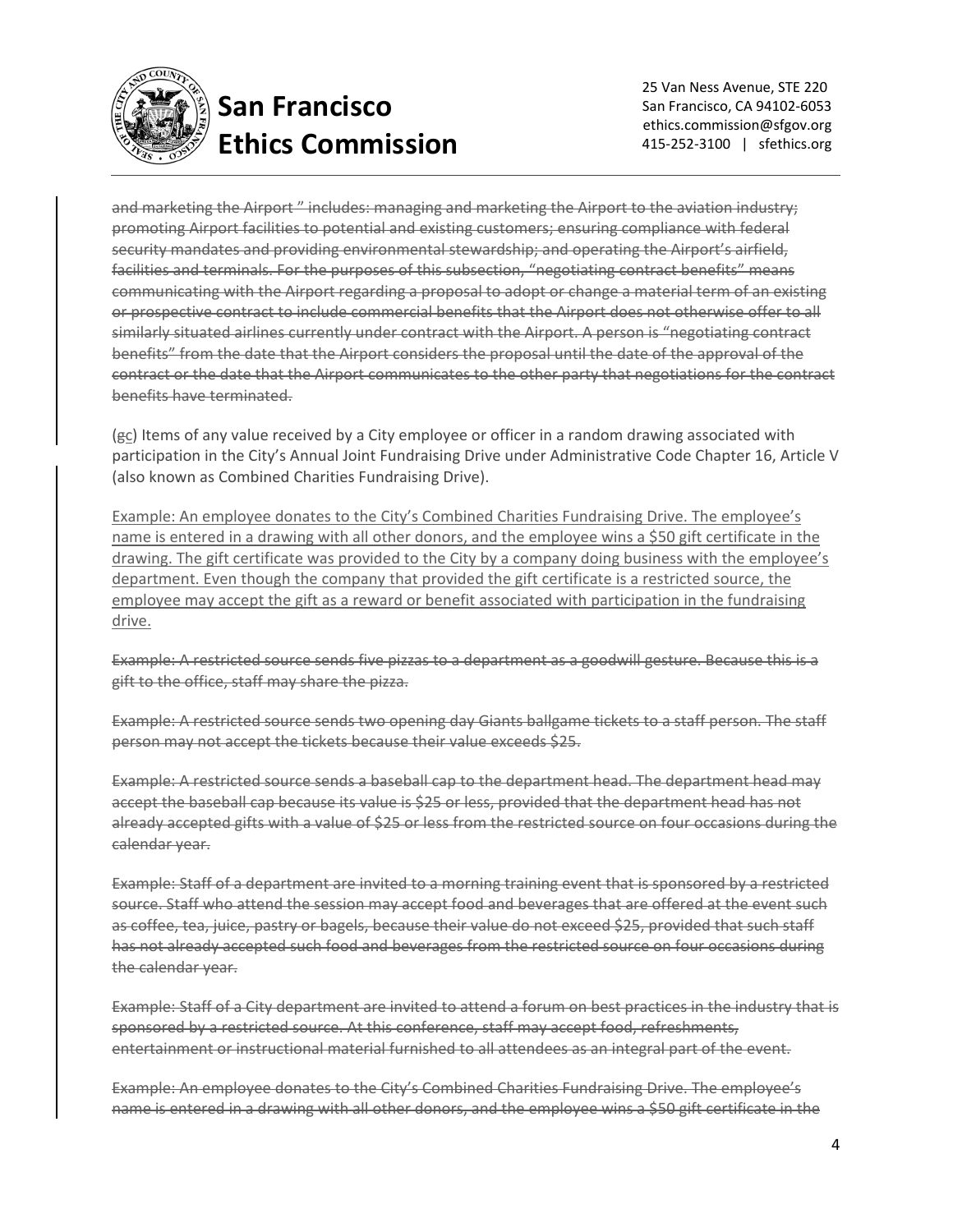

drawing. The gift certificate was provided to the City by a company doing business with the employee's department. Even though the company that provided the gift certificate is a restricted source, the employee may accept the gift as a reward or benefit associated with participation in the fundraising drive.

(d) Informational material as defined by California Code of Regulations Title 2, regulation 18942.1.

(e) A payment that is not used and that, pursuant to California Code of Regulations Title 2, regulation 18941, is returned, donated, or for which reimbursement is paid.

(f) A payment from: the official's spouse or former spouse; child or step-child; parent; grandparent; grandchild; brother; sister; current or former parent‐in‐law, brother‐in‐law, or sister‐in‐law; nephew; niece; aunt or uncle; including grand nephew, grand niece, grand aunt, or grand uncle, or first cousin including first cousin once removed or the spouse, or former spouse, of any such person other than a former in-law, unless the donor is acting as an agent or intermediary for any person not identified in this paragraph.

(g) A campaign contribution required to be reported under Title 9 of the California Government Code.

(h) Any devise or inheritance.

(i) Payments received under a government agency program or a program established by a bona fide charitable organization exempt from taxation under Section 501(c)(3) of the Internal Revenue Code designed to provide disaster relief or food, shelter, or similar assistance to qualified recipients if the payments are available to members of the public without regard to official status.

(j) Admission, where paid admission is required, food, and nominal items provided as part of the paid admission to those attending, to an official where the official makes a speech (as defined in California Code of Regulations Title 2, regulation 18950 (b)(2)), so long as the admission is provided by the person who organizes the event. For purpose of this subdivision, "nominal" means an insignificant item typically purchased in large volume and provided for free as a means of advertisement at events, such as a pen, pencil, mouse pad, rubber duck, stress ball, note pad, or similar item.

(k) Payments for campaign activities as specified in California Code of Regulations Title 2, regulation 18950.3.

(l) A ticket provided to an official and one guest of the official for the admission to a facility, event, show, or performance for an entertainment, amusement, recreational, or similar purpose at which the official performs a ceremonial role on behalf of the official's agency, as defined in California Code of Regulations Title 2, regulation 18942.3, so long as the official's agency complies with the posting provisions set forth in California Code of Regulations Title 2, regulation 18944.1, subdivision (d).

(m) A ticket provided by a nonprofit organization to a fundraiser event hosted by the nonprofit organization if the ticket is used by an official for whom attendance at the event is necessary to carry out the official's City duties and the official's department complies with the disclosure requirements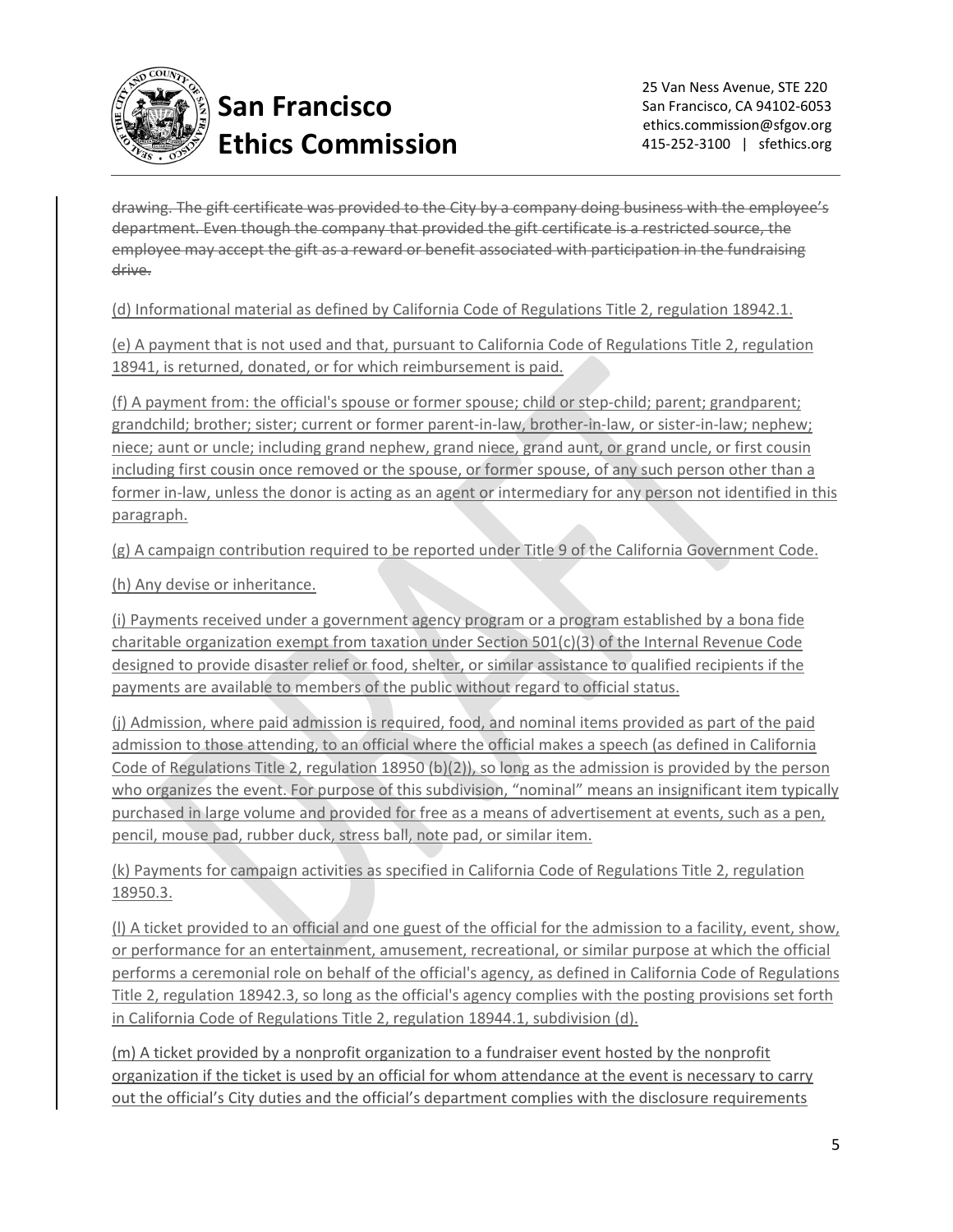

contained in section 3.217 of the Code. "Nonprofit organization" means an organization with tax exempt status under 26 United States Code Section 501(c)(3).

(n) A ticket to an arts exhibit, performance, athletic event, or sporting event provided by an organization holding the exhibit, performance, or event if the ticket is used by an official for whom attendance at the exhibit or performance is necessary to carry out the official's City duties and the official's department complies with the disclosure requirements contained in section 3.217 of the Code.

(o) A personalized plaque or trophy valued at less than \$250, limited to one plaque or trophy, per calendar year, per restricted source.

#### **Regulation 3.216(b)‐6 – License, permit, or other entitlement for use.**

Notwithstanding the definition of "doing business with the department" contained in Article III, Chapter 2, neither an approval nor the application for approval of a license, permit, or other entitlement for use shall be deemed "doing business with the department" if the approval of such item is solely ministerial, secretarial, manual, or clerical. A person seeking, obtaining, or possessing such a license, permit, or other entitlement for use is not a "restricted source" for purposes of section 3.216, solely because of the license, permit, or other entitlement for use.

#### **Regulation 3.216(c)‐1: Gifts from Subordinates**

(a) Prohibition on gifts.

(1) For the purposes of section 3.216(c), a City officer or employee may not solicit or accept from a subordinate or employee under their supervision or from any candidate or applicant for a position as a subordinate or employee under their supervision any gift, as defined in subsection (b) of this section.

(2) Gifts permitted under this section remain subject to any other applicable laws and rules, including but not limited to state and local limits on gifts to designated employees (Cal. Gov't Code § 89503; C&GCC § 3.1‐101), the City's prohibition on gifts given in exchange for appointments or promotions (C&GCC § 3.208), and the City's prohibition on bribery (C&GCC § 3.216); the City's limits on gifts from restricted sources (C&GCC § 3.216); the City's limits on gifts from lobbyists (C&GCC § 2.115), and any departmental rules on gifts.

(b) Definitions. For purposes of this section, the following definitions shall apply: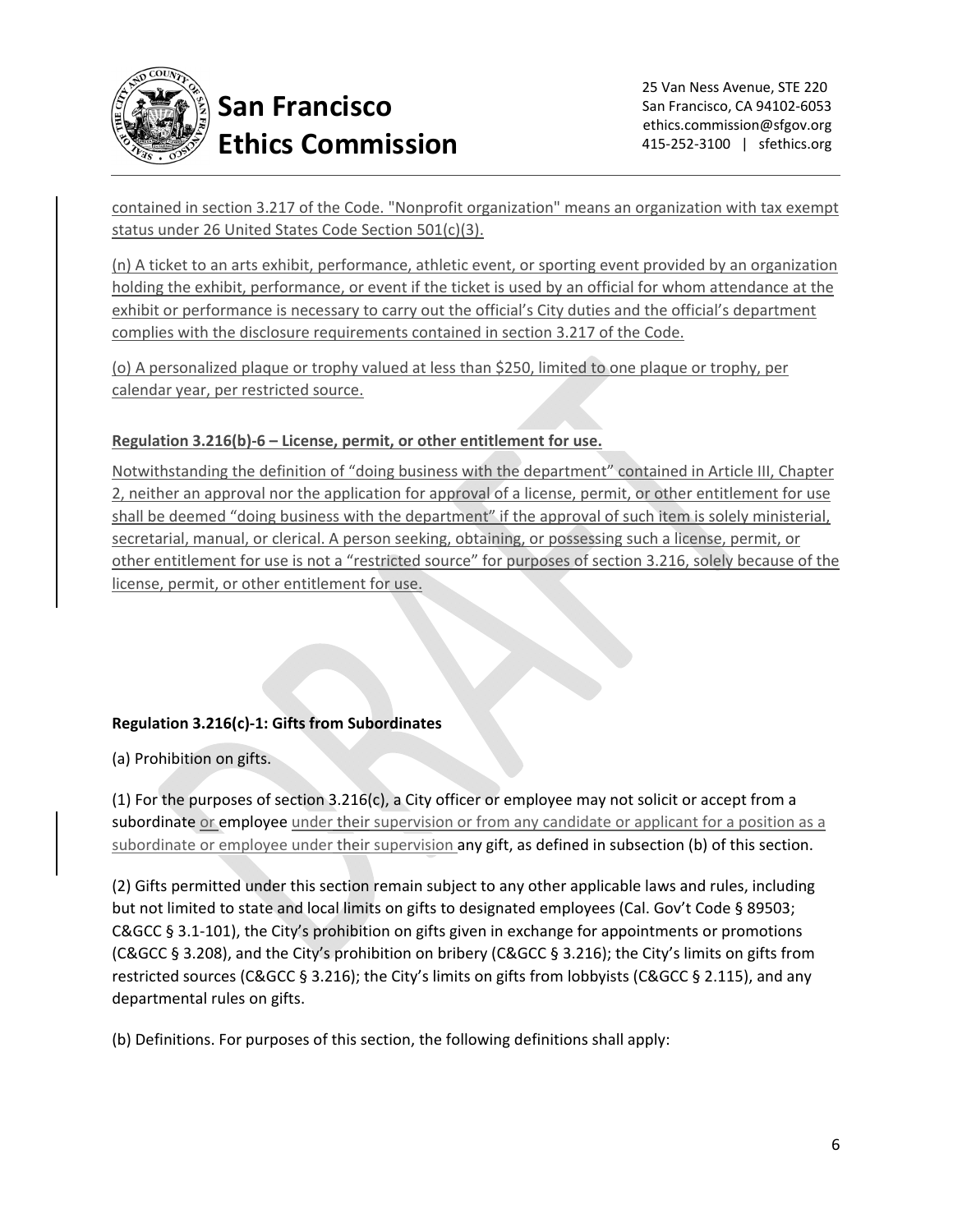

(1) Applicant or candidate. An applicant or candidate for a position as a subordinate means any person who has communicated, orally or in writing, to a City officer or employee acting in an official capacity, that the person wants to be considered for the position.

(2) Gift.

(A) Except as provided in (B), a gift is any payment that confers a personal benefit on the recipient to the extent that consideration of equal or greater value is not received and includes a rebate or discount in the price of anything of value unless the rebate or discount is made in the regular course of business to members of the public without regard to official status.

(B) The following, voluntarily givenwhen unsolicited, are not gifts within the meaning of this section.

(i) Gifts, other than cash, with an aggregate value of \$25 or less per occasion, given on occasions on which gifts are traditionally given.

(ii) Gifts, such as food and drink, without regard to value, to be shared in the office among employees.

(iii) Personal hospitality provided at a residence that is of a type and value customarily provided by the employee to personal friends.

(iv) Items given in connection with the receipt of personal hospitality if of a type and value customarily provided by the employee on such occasions.

(v) A gift of any value given in recognition of an occasion of special personal significance.

(vi) A gift of any value given in recognition of an occasion that terminates a subordinate relationship.

(vii) Informational material that serves primarily to convey information and which is provided for the purpose of assisting the recipient in the performance of their his or her official duties and may include books, reports, pamphlets, calendars, or periodicals.

(viii) Gifts from an individual's spouse, domestic partner, child, parent, grandparent grandchild, brother, sister, parent-in-law, brother-in-law, sister-in-law, nephew, niece, aunt, uncle, or first cousin or the spouse or domestic partner of any such person, provided that a gift from any such person shall be considered a gift if the donor is acting as an agent or intermediary for any person not covered by this paragraph.

(viiiix) Campaign contributions required to be reported under the Government Code, Title 9, Chapter 4 (commencing with Section 84100) and the Campaign and Governmental Conduct Code, Article I (commencing with Section 1.100).

(ix) Any devise or inheritance.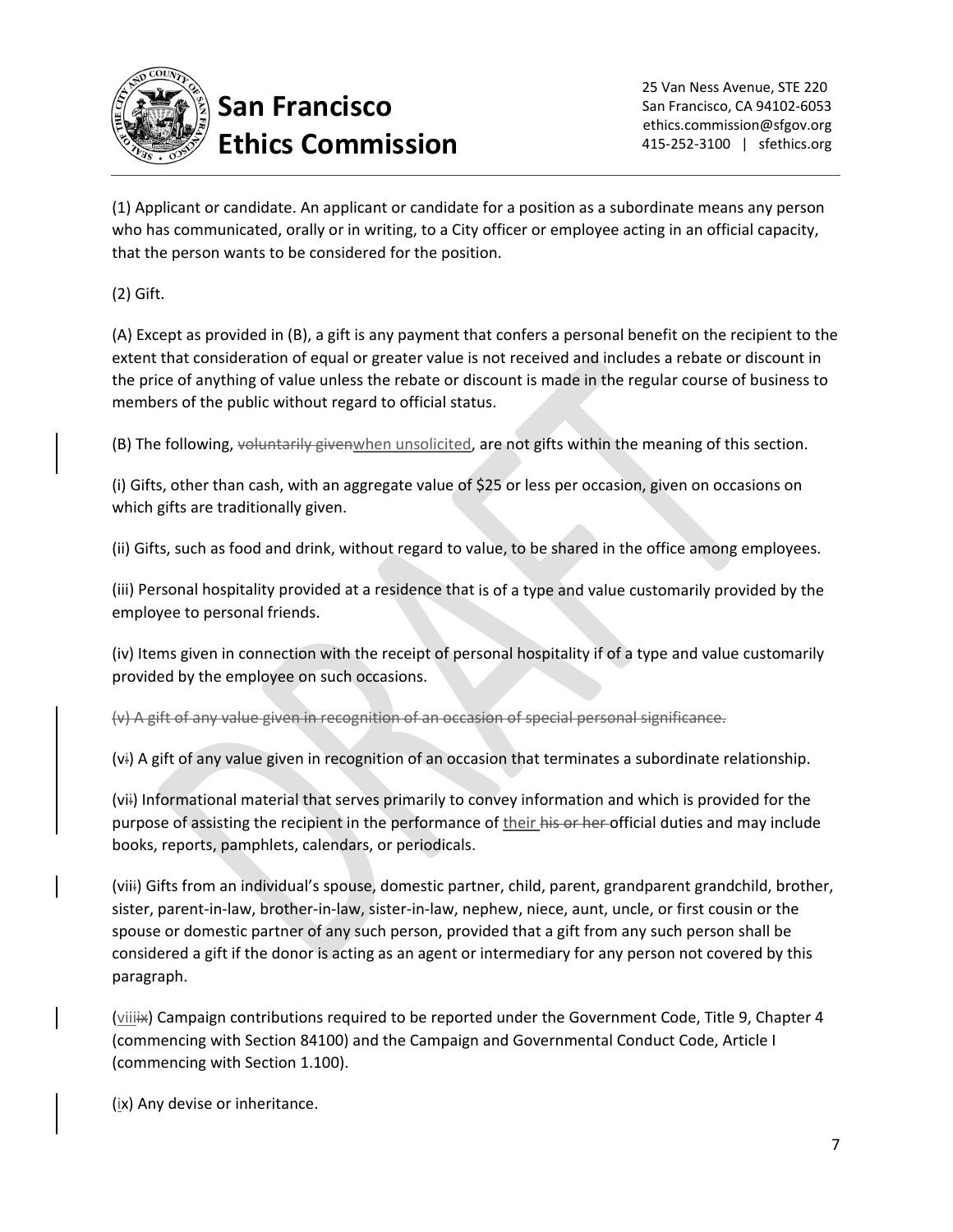

(xi) Personalized plaques and trophies with an individual value of less than two hundred fifty dollars (\$250).

(xii) A gift that, within 30 days of receipt of the gift, the donor either pays for, returns unused, or donates unused to a government or a nonprofit entity exempt from taxation under Section 501(c)(3) of the Internal Revenue Code without being claimed as a charitable contribution for tax purposes.

(xiii) A ticket to a fundraiser for an organization exempt from taxation under section 501(c )(3) of the Internal Revenue Code or for a political committee or candidate.

(xiv) A gift given directly to members of the immediate family of an officer or employee, provided that the gift is not used or disposed of by the officer or employee or given to the officer or employee by the recipient family member for the officer's or employee's disposition or use at the discretion of the officer or employee. A gift is given directly to a family member of the officer or employee if the family member's name or designation appears in the address or communication tendering or offering the gift and the gift is intended for the family member's use and enjoyment. A gift given to the family member of an officer or employee will be considered a gift to the officer or employee if the officer or employee exercises discretion and control over who will use the gift. If the officer or employee enjoys a direct benefit from a gift to the immediate family of the officer or employee, the full value of the gift will be attributable to the official.

(3) Occasion on which gifts are traditionally given. An occasion on which gifts are traditionally given includes anyis a holiday traditionally associated with gift giving, such as Christmas and Chanukah, as well as birthdays, marriage, birth or adoption of a child, or bereavement following the death of an immediate family member or thanking a person for a kindness or good deed.

(4) Occasion of special personal significance. An occasion of special personal significance is any occasion that does not typically occur on a regular basis and that is of personal significance to the recipient of the gift, as opposed to a general holiday or recurring event such as a birthday. Examples of such an event include marriage, birth or adoption of a child, graduation or illness.

(45) Occasion that terminates a subordinate relationship. An occasion that terminates a subordinate relationship is any event severing the relationship, including but not limited to retirement, transfer, or promotion.

 $(56)$  Receipt of gift. A gift is received when a person exercises control over the gift.

(67) Subordinate employee. An employee is a subordinate employee of any person whose official City responsibilities include directing or evaluating the performance of the employee or any of the employee's supervisors.